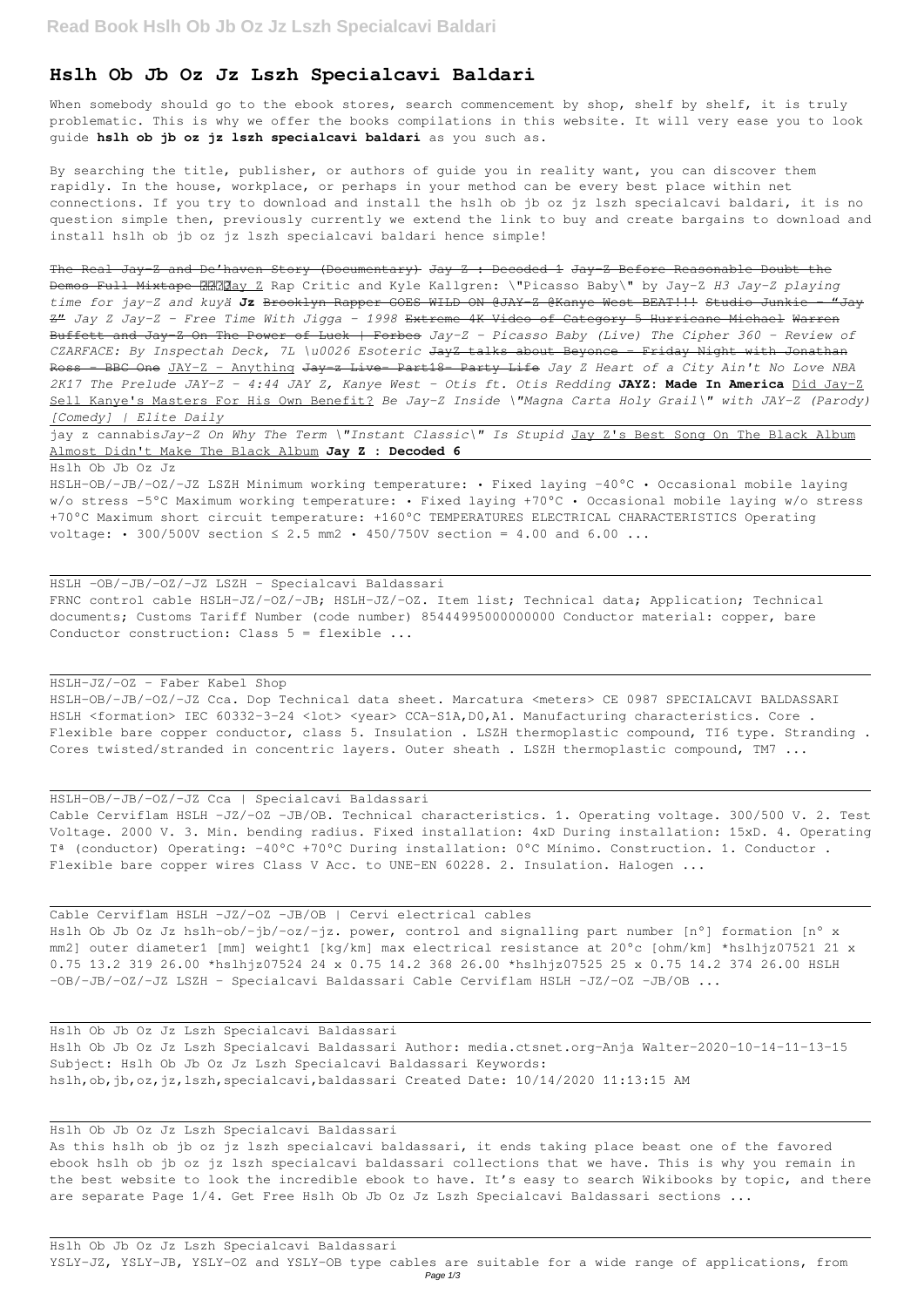low to medium mechanical stress. Among other things, they act as connection cables and junction lines for machine tools, conveyor and assembly lines and control devices. They are used in numerous industrial environments such as heating and air-conditioning technology, conveyor systems in the ...

YSLY-JZ/-JB/-OZ/-OB - Faber Kabel Shop Veriflex YY cables are versatile multi-core power and signal control cables suitable for a wide variety of industrial applications. They are commonly known by their constructional reference: YSLY cables. These include use as an interconnecting cable in manufacturing plants and other automated production facilities for measuring, controlling or regulating equipment including assembly and ...

Technokabel SA - HSLH-JZ 300/500 V, HSLH-OZ 300/500 V ... YSLY-CY -OZ/-JZ/-OB/-JB. PVC screened control cable. APPLICATION For measurement and control purposes requiring a high level of electromagnetic compatibility (EMC). The cable is largely oil and chemical resistant. For use in dry and damp rooms but not outdoors. Structure: Design structure based on DIN VDE 0250: Conductor: Copper conductor, bare, flexible, conductor structure according to VDE ...

Veriflex YY Cable – Multicore YSLY HSLH Control Flex ... Halogenfreie Steuerleitung HSLH JZ OZ JB ? Zur Energie- und Signalübertragung » Jetzt mehr im Faber B2B-Webshop erfahren!

HSLH-JZ/-OZ/-JB - Faber Kabel Shop Kaufen Sie HSLH-JZ/-JB/-OZ/-OB Control Cables HFFR online im Next Kabel Shop. Faire Preise und hochwertige Materialien sind garantiert. Besuchen Sie unsere Website für detaillierte Informationen.

HSLH-JZ/-JB/-OZ/-OB Control Cables HFFR - next kabel HSLH-JZ 300/500 V, HSLH-OZ 300/500 V, HSLH-JB 300/500 V and HSLH‑OB 300/500 V are flexible cables designed for wet or dry locations and intended for control, protection and monitoring systems or power supply, all in power engineering. The cables are also intended for wiring industrial plants, such as production lines, air-conditioning equipment etc.

## YSLY-CY -OZ/-JZ/-OB/-JB - Elcab

Shielded Cable Cerviflam HSLCH -JZ/OZ -JB/OB 300/500V. Technical characteristics. 1. Operating voltage. 300/500 V. 2. Test Voltage. 2000 V. 3. Min. bending radius. Operating: 5xD During installation: 10xD. 4. Operating Tª (conductor) Operating: -30°C +70°C During installation: 0°C Mínimo. Construction . 1. Conductor. Flexible bare copper wires Class V Acc. to UNE-EN 60228. 2. Insulation ...

Shielded Cable Cerviflam HSLCH -JZ/OZ -JB/OB 300/500V ...

HSLH-JZ/-JB/-OZ/-OB Control Cables HFFR; HSLCH-JZ/-JB/-OZ/-OB Control Cables HFFR; HSLHCH-JZ/-JB/-OZ/-OB Control Cables HFFR; Profinet & Bus Cables; Robotic Cables; PUR Cables; Encoder & Measuring System Cables; Fire Resistant Cables; PVC Flexible Cables; Quality & Innovation; Actual; Blog. Raw yarn fabric braided cable; Communication; Menu. Corporate ; Product. Fabric Cable. PVC Colored ...

YSLCY-JZ/-JB/-OZ/-OB Control Cables - next kabel HSLH-OB/-JB/-OZ/-JZ Cca. Dop Scheda tecnica. Marcatura <meters> CE 0987 SPECIALCAVI BALDASSARI HSLH <formation> IEC 60332-3-24 <lot> <year> CCA-S1A, D0, A1. Caratteristiche costruttive. Anima . Flexible bare copper conductor, class 5. Isolamento . LSZH thermoplastic compound, TI6 type. Cordatura . Cores twisted/stranded in concentric layers. Guaina esterna . LSZH thermoplastic compound, TM7 type ...

HSLH-OB/-JB/-OZ/-JZ Cca | Specialcavi Baldassari

Giętkie kable HSLH-JZ 0,6/1 kV, HSLH-OZ 0,6/1 kV, HSLH-JB 0,6/1 kV i HSLH‑OB 0,6/1 kV przeznaczone są do pracy w energetycznych systemach kontrolnych, zabezpieczeniowych, sterowniczych i do zasilania w energię elektryczną, a także w instalacjach przemysłowych, takich jak linie produkcyjne, urządzenia klimatyzacji i inne.. Kable bezhalogenowe stosowane są tam, gdzie potrzebne jest ...

Technokabel SA - HSLH-JZ 0,6/1 kV, HSLH-OZ 0,6/1 kV, HSLH ... OTHER PRODUCTS FROM THIS COMPANY. GLOBALFLEX®-JZ/OZ, YSLY-JZ/OZ, FLEX-JZ/OZ PVC-control cable registrated by VDE No. 7014 VIEW THE PRODUCT PAGE; GLOBALFLEX®-JZ/OZ/JB-CY, YSLYCY-JZ/OZ/JB/OB Screened PVC-control cable with inner sheath, registered by VDE No. 7014 VIEW THE PRODUCT PAGE; GLOBALFLEX®-C, YSLCY Screened PVC-control cable without inner sheath

GLOBALFLEX®-H-JZ/OZ, FLEX-H-JZ/OZ, HSLH-JZ/OZ, Halogen ... Read Free Hslh Ob Jb Oz Jz Lszh Specialcavi Baldassari 030608 031217 030601 030606 031337 031704 030592 Page 2/3